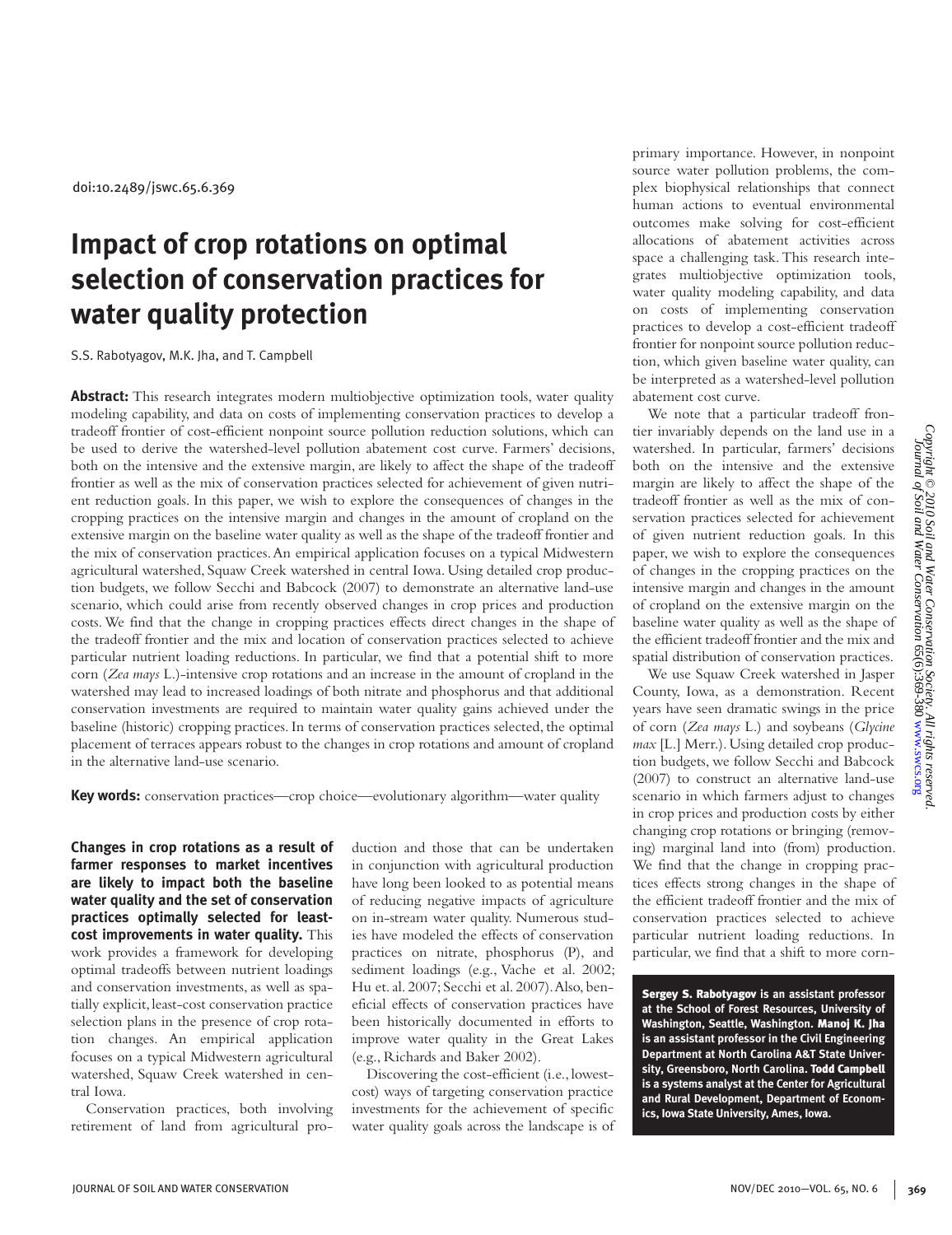intensive crop rotations and an increase in the amount of cropland in the watershed leads to increased loadings of both nitrate and P and that additional conservation investments are required to maintain water quality gains achieved under the baseline (historic) cropping practices.

### Materials and Methods

*Conceptual Framework.* Suppose that a set of field-level conservation practices can be undertaken to improve water quality in the watershed, with multiple practices possible for each field. We denote a particular configuration of conservation practices on all fields of the watershed as *X*.

The environmental impact of *X* is denoted as *Y*, where *Y* is a vector with *N* elements, i.e.,  $Y = \gamma^1, \gamma^2, \ldots, \gamma^N$ . Each element represents one environmental indicator; for example, *yn* can be a pollutant (nitrogen [N], P, etc.) loading at the watershed outlet or some index of local water quality indicators. The relationship between *Y* and *X* is denoted as

 $y^n = f^n(X;Z)$ ,

for all  $n = 1, 2, \ldots, N$ , where *Z* is a set of factors that affect  $y<sup>n</sup>$  but are not part of the conservation practices set such as soil and land characteristics, cropping patterns, climate, etc. Potentially, *Z* represents a collection of all the land and climate characteristics for each field in each watershed.

Denote  $T$  as the set of all  $(X, Y)$  combinations that are technically feasible given the existing state of conservation technology and are subject to the physical constraints imposed by the environmental processes. The cost of a conservation practice configuration is denoted by  $c(X)$ . In general, different conservation practice configurations result in different costs and different environmental outcomes. Thus, one important goal of watershed management is to achieve an efficient tradeoff of costs,  $c(X)$ , and pollution reductions represented by *Y*. These tradeoffs can be identified through the following multiobjective optimization problem:

minimize  $[c(X), y^1, y^2, \ldots, y^N]$ such that  $(X, Y) \in T$ .

The set of solutions to the problem above consists of all conservation practice configurations that are Pareto-optimal. *X* is Pareto-optimal if there is no  $(X, Y') \in T$  such that  $f^n$   $(X') \leq f^n$   $(X)$  and  $c(X') \leq c(X)$ , for all *n* ∈ {1,2,…,*N*}, and such *m* ∈ {1,2,…,*N*}, such that  $f^m$   $(X) < f^m$   $(X)$  or  $c(X') < c(X)$ . In other words, the solutions to the problem above together make up the efficient tradeoff frontier given *T* and  $c(X)$ .

*Efficient Nonpoint Source Pollution Control and the Optimization Algorithm.* In practice, studying the least-cost solution in the watershed context is fraught with difficulty. The effectiveness of a given conservation practice on a given field depends on the placement of other conservation practices, on cropping systems in the watershed, and the physical characteristics of the watershed location and the watershed itself. In other words, off-site impacts of land use on any parcel in a watershed tend to be endogenous to land-use choices on other parcels of the watershed. However, earlier studies on the economics of water pollution control on watershed scale essentially followed Montgomery's (1972) conceptual model of fixed, exogenous, pollution delivery coefficients. Studies by Carpentier et al. (1998), Kramer et al. (1984), and Ribaudo (1986, 1989) assume that off-site impacts can be accurately described as a proportion of on-site pollution generated. Given such assumptions, it is straightforward to solve for cost-efficient allocations of pollution abatement using calculus-based constrained optimization techniques. However, such approaches are unlikely to be representative of the actual pollution process in a watershed, where the impacts of polluting sources are often determined by complex biophysical processes. In particular, pollutant loadings discharged from specific source areas can be impacted by ongoing in-stream processes, including deposition or assimilation along the waterway and additional inputs through atmospheric deposition. Physically based, spatially distributed hydrologic simulation models allow for a greater degree of realism in terms of process representation but usually require a shift to noncalculus-based optimization approaches and a development of a simulation-optimization framework where the model becomes an integral part of optimization.

Conceptually, if one could analyze all feasible watershed configurations and their costs and water quality outcomes, picking cost-efficient solutions would be trivial. However, for any realistic watershed problem, a brute force approach is infeasible.

Recently, several researchers found a useful optimization tool, which appears to be able to deal with the combinatorial nature of a watershed simulation–optimization problem. Evolutionary algorithms (EA) provide one systematic way for searching through large search spaces. Evolutionary algorithms aim to mimic the process of biological evolution, which in the words of Mitchell (1996), "in effect, is a method of searching for solutions among an enormous amount of possibilities." Evolutionary algorithms work with populations of candidate solutions iteratively applying stochastic operators of selection, recombination, and mutation in the hope of finding improvements with respect to the optimization objectives (loosely borrowing such operators and terminology from the theory of biological evolution). In general, EAs belong to a class of stochastic optimization methods and are well suited for approximating solutions to complex combinatorial problems (see, e.g., Deb 2001; Forrest 1993). Optimization methods falling under the broader EA classification have been successfully applied to integrated watershed modeling systems (Srivastava et al. 2002; Veith et al. 2003; Bekele and Nicklow 2005; Lant et al. 2005; Muleta and Nicklow 2005; Arabi et al. 2006; Whittaker et al. 2007; Jha et al. forthcoming; Rabotyagov et al. 2010). To our knowledge, this is the first study to investigate the impact of land-use changes exogenous to optimization on the efficient frontier of tradeoffs between multiple water quality objectives (N and P) and the cost of conservation investments. In this application, we use a variant of a multiobjective evolutionary algorithm SPEA2 (Zitzler et al. 2002) to search for the frontiers of cost-efficient allocation of conservation practices across the watershed in a single optimization run.

As pointed out by a reviewer of this paper, traditional optimization techniques could indeed be used, but the combinatorial nature of the problem often limits the size of the problem undertaken (as in Khanna et al. [2003], where only a narrow band of land adjacent to stream was a part of the optimization). Also, since these methods cannot directly integrate the watershed model into optimization, some of the useful features of the process model might be lost. Finally, EA (a class of global optimization methods) are in many cases easier to implement than other optimization techniques and are particularly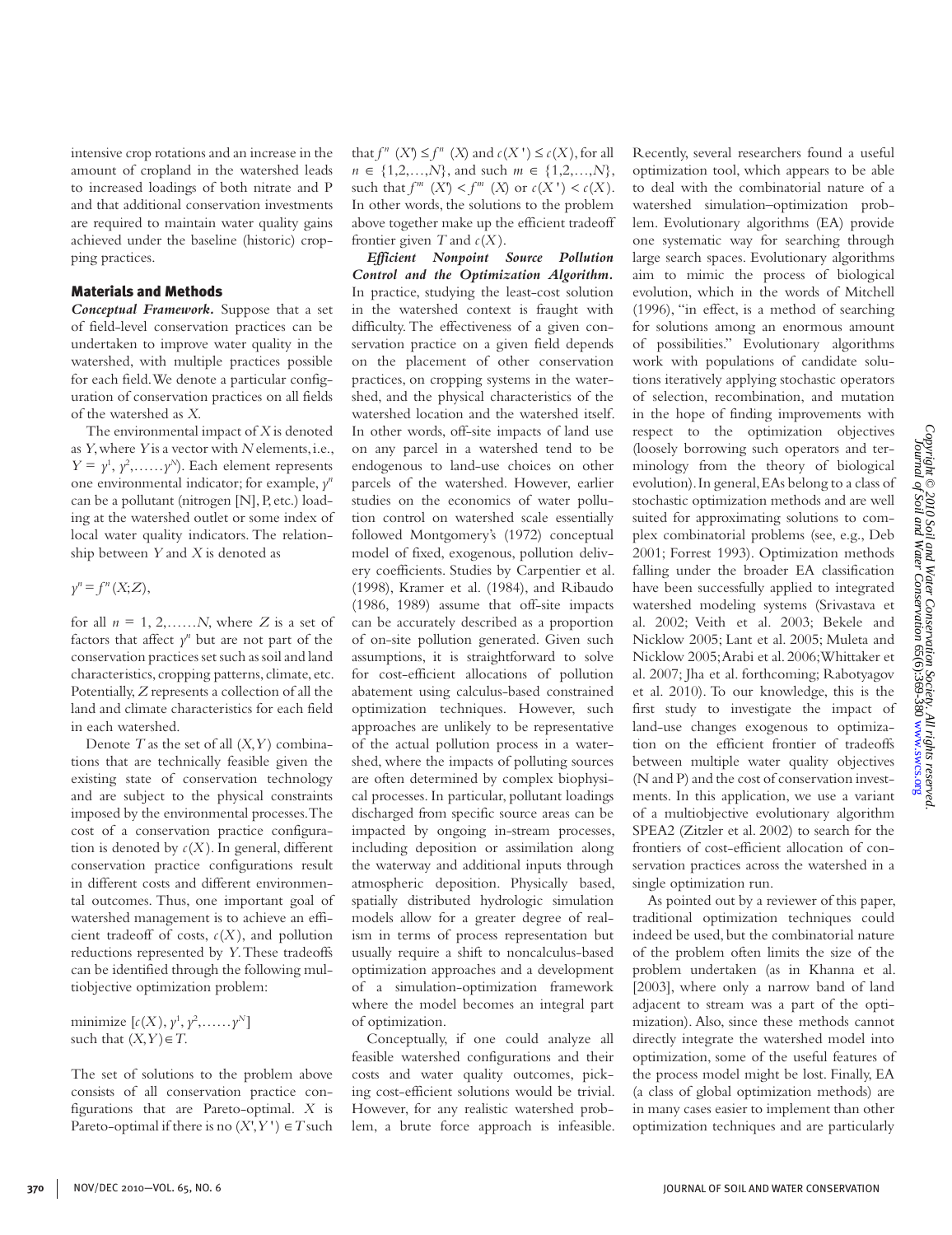| Evolutionary<br>algorithm term | Interpretation                                                                | <b>Corresponding term</b><br>in a watershed<br>application                           |  |
|--------------------------------|-------------------------------------------------------------------------------|--------------------------------------------------------------------------------------|--|
| Individual                     | Candidate solution vector                                                     | A particular watershed<br>configuration, list of HRUs                                |  |
| Gene                           | Element of a candidate<br>solution vector                                     | A spatial decision-<br>making unit (HRU)                                             |  |
| Allele set                     | A set of values that an<br>element of a candidate<br>solution can take        | A set of conservation practice<br>options which can be<br>implemented on an HRU      |  |
| Allele                         | A value of an element of a<br>candidate solution; member<br>of the allele set | A particular conservation<br>practice combination which<br>can be assigned to an HRU |  |
| Population                     | A collection of<br>candidate solutions                                        | A collection of distinct<br>watershed configurations                                 |  |

useful for finding good approximations to solutions for problems characterized by a large search space, which is not smooth or unimodal (or is not well understood) and acceptability of sufficiently good approximations (i.e., not needing to find the global solution exactly) (Mitchell 1996). A problem of finding a tradeoff frontier for a watershed fits these criteria.

Next, we provide a brief description of the typical elements needed for implementation of an evolutionary optimization algorithm for developing a watershed-level tradeoff frontier. (See, for example, De Jong [2006], for more history of evolutionary computation and Deb [2001] and Tan et al. [2005] for background on the theory and optimization applications of multiobjective evolutionary algorithms). Table 1 presents a correspondence of evolutionary computation terms to the problem of spatial optimization of targeting conservation practice investments in a watershed.

First, the watershed is divided into a series of decision-making units called HRUs or hydrologic response units. Broadly, HRUs consist of homogeneous soil type and land use in a subbasin (the construction of HRUs is described later). The watershed can then be represented as a vector of appropriately defined HRUs. Since the field of evolutionary computation owes its origins to observations of biological evolution, the terminology used has its analogs in biology. An individual refers to a vector of genes. A gene in this study is an HRU (table 1), and an individual is a vector of HRUs. The allele set (table 2) is the list of possible conservation practices that could be applied to each HRU. An individual describes a particular

watershed configuration in terms of which of the possible conservation practices listed in table 2 are used in each HRU. For a given set of crop choices and conservation practices for each HRU, the cost of conservation practices can be computed, and the water quality impacts of conservation practices can be modeled. Thus, each individual is a candidate solution in the optimization process. As a part of this process, new candidate solutions (offspring individuals) are created from two parent individuals. During sexual reproduction, recombination (crossover) occurs; the offspring's genes inherit portions of the two parents' genes. As in biological evolution, offspring are subject to mutation: a random substitution of a gene's value with a value from its allele set.

Individuals at every generation (iteration of the optimization procedure) form populations and are evaluated in terms of their performance along the objectives to be minimized: N loadings, P loadings, and the total cost of conservation practices. Individuals are ranked using the Pareto criterion. That is, an individual is Pareto-dominated (inefficient) if it performs poorly in terms of any of the objective(s) (in our context, has higher pollution and/or cost) without performing better along another objective(s). Only the nondominated individuals in the (N, P, cost) space form the tradeoff frontiers at each iteration of the algorithm. The evolutionary algorithm then iteratively improves the tradeoff frontier along the three objectives.

*Impact of Land-Use Change on the Tradeoff Frontiers.* Land-use changes are likely to affect both the baseline water quality and also to change the shape of the tradeoff frontier itself. Both types of changes are important. Changes to the baseline water quality (in the absence of any additional conservation practice investments) have a direct environmental impact, and measuring and understanding such changes is important to policymakers and environmental managers. Changes in the shape of the tradeoff frontier inform us of the nature of the new constraints imposed by land-use changes. Figure 1 illustrates the two types of changes for the case of a single water pollutant (for example, N). Curve ECA represents the tradeoff frontier under the baseline (historic) land use, while curve DB represents the tradeoff frontier under the alternative land use. Point A represents the baseline water quality condition under the historic land use, while point B represents a baseline water quality condition under the alternative land use. In this example, land-use change contributes to higher N loadings. As drawn, land-use changes make the achievement of historic N loadings more expensive (by the dollar amount CD at the nitrogen level N<sub>intermediate</sub>) and make the achievement of some nitrogen levels not feasible (level  $N_{low}$ ).

Figure 1 demonstrates an example of a land-use change that is detrimental to water quality. Of course, land-use changes may prove to be beneficial to water quality as well. The tradeoff frontier obtained under the alternative land use could be located (fully or in part) closer to the origin in the pollutioncost space than the tradeoff frontier obtained under the baseline land use.

In figure 1, distance CD represents the additional dollar amount invested in conservation practices that ensures that the N level Nintermediate is achieved under the alternative land use. This amount accurately represents the cost of land-use change for this particular level of nutrient loadings for the case where the mix and location of conservation practices can be costlessly adjusted. In practice, however, it might be the case that the conservation mix described by C is fixed (perhaps due to a contract signed with farmers), and when the land use changes, this particular set of conservation practices will then act as a constraint on the selection of least cost practices under the alternative land use. In that case, the dollar cost of land-use change (at N level N<sub>intermediate</sub>) will be greater or equal to CD.

*Application.* Squaw Creek watershed in Jasper County, Iowa, is selected for this application. The watershed is located in the Southern Iowa Drift Plain landscape region, an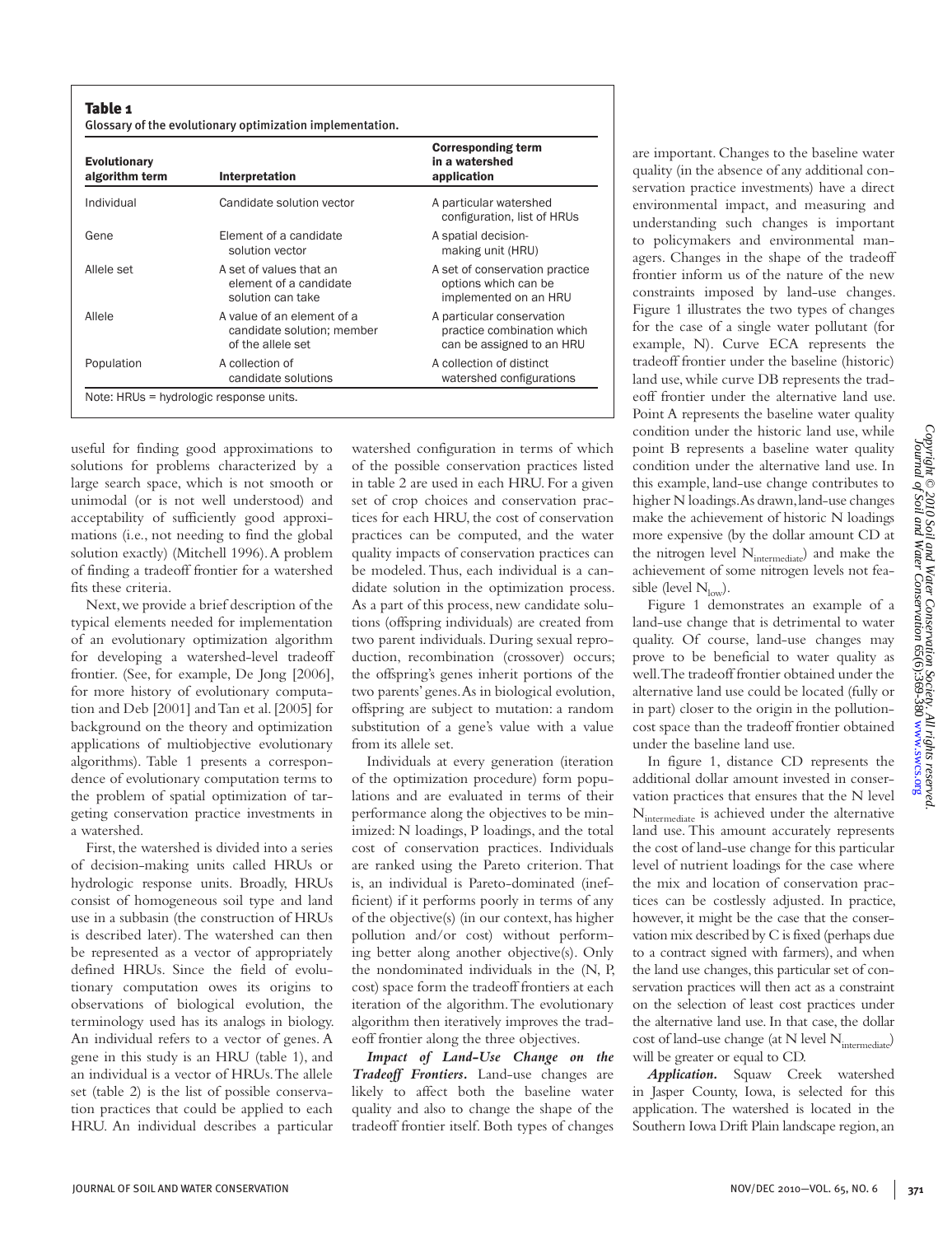| Allele number  | <b>Allele description</b>  | Cost per acre (dollars $y^{-1}$ ) |  |  |
|----------------|----------------------------|-----------------------------------|--|--|
| 1              | Conventional till          | 0                                 |  |  |
| 2              | Ridge-till                 | 0                                 |  |  |
| 3              | Mulch-till                 | 3.4                               |  |  |
| 4              | No-till                    | 6.9                               |  |  |
| 5              | $CT + \text{contour}$      | 6.6                               |  |  |
| 6              | $RT + \text{contour}$      | 6.6                               |  |  |
| $\overline{7}$ | MT + contour               | 10.1                              |  |  |
| 8              | NT + contour               | 13.5                              |  |  |
| 9              | CT + grassed waterway      | 5.6                               |  |  |
| 10             | RT + grassed waterway      | 5.6                               |  |  |
| 11             | MT + grassed waterway      | 9.1                               |  |  |
| 12             | NT + grassed waterway      | 12.5                              |  |  |
| 13             | CT + terraced              | 48.3                              |  |  |
| 14             | RT + terraced              | 48.3                              |  |  |
| 15             | MT + terraced              | 51.7                              |  |  |
| 16             | NT + terraced              | 55.2                              |  |  |
| 17             | $CT + RF$                  | 39.4                              |  |  |
| 18             | $RT + RF$                  | 39.4                              |  |  |
| 19             | $MT + RF$                  | 44.8                              |  |  |
| 20             | $NT + RF$                  | 48.3                              |  |  |
| 21             | $CT + \text{contour} + RF$ | 48.0                              |  |  |
| 22             | $RT + \text{contour} + RF$ | 48.0                              |  |  |
| 23             | MT + contour + RF          | 51.4                              |  |  |
| 24             | NT + contour + RF          | 54.9                              |  |  |
| 25             | CT + grassed waterway + RF | 47.0                              |  |  |
| 26             | RT + grassed waterway + RF | 47.0                              |  |  |
| 27             | MT + grassed waterway + RF | 50.4                              |  |  |
| 28             | NT + grassed waterway + RF | 53.9                              |  |  |
| 29             | $CT +$ terraced $+$ RF     | 89.6                              |  |  |
| 30             | RT + terraced + RF         | 89.6                              |  |  |
| 31             | $MT +$ terraced $+$ RF     | 93.1                              |  |  |
| 32             | NT + terraced + RF         | 96.5                              |  |  |
| 33             | Land retirement            | 149.8                             |  |  |

Notes: CT = conventional till. RT = ridge-till. MT = mulch-till. NT = no-till. RF = reduced fertilizer. In executing the assignment of hydrologic response units to a particular member of the allele set, a constraint that guaranteed that the new set of conservation practices is "no worse" than the baseline is added. In terms of practices, contours can be replaced by a grassed waterway, and grassed waterway can be replaced by a terrace. However, the reversals are not allowed. For example, a grassed waterway cannot be replaced by contour farming. If contour is observed in the baseline, it can be replaced by grassed waterways or terraces. Grassed waterways observed in the baseline can be replaced by terraces. Terraces observed in the baseline cannot be replaced. Similarly, tillage practices are ranked by the amount of plant residue left on the field: conventional till, ridge-till, mulch-till, and no-till (CT, RT, MT, and NT, respectively). For example, if an hydrologic response unit is observed to contain a grassed waterway with mulch-till, it could not be replaced by any options containing CT or RT, or contours. Also, if in the progression of the algorithm, a conservation practice is to be removed, extra care is taken to only revert as far back as the baseline set of conservation practices allows.

area characterized by steeply rolling hills and well-developed drainage. Soils consist mainly of silty clay loams, silt loams, or clay loams formed in loess and pre-Illinoian till overlying Pennsylvanian Cherokee Group shale, limestone, sandstone, and coal (Schilling et al. 2006). The study area is in a humid, continental region with average annual precipitation of 750 mm (29.53 in). Schilling et al. (2006) and Jha et al. (2010) provide an extensive background on watershed characteristics, as well as hydrologic, water quality, and biological monitoring data. Located in the Southern Iowa Drift Plain, the Squaw Creek watershed is a typical area of row-crop agriculture.

*Water Quality Model.* The SWAT (Soil and Water Assessment Tool) model (Arnold et al. 1998; Arnold and Forher 2005) is a conceptual, physically based, long-term, continuous watershed-scale simulation model. In SWAT, a watershed is divided into multiple subwatersheds, which are further subdivided into HRUs that consist of homogeneous land use, management, and soil characteristics. Streamflow generation, sediment yield, and nonpoint source loadings from each HRU are summed, and the resulting loads are routed through channels, ponds, and/or reservoirs to the watershed outlet. Key components of SWAT include hydrology, plant growth, erosion, nutrient transport and transformation, pesticide transport, and management practices. Outputs provided by SWAT include streamflow and in-stream loading or concentration estimates of sediment, organic N, nitratenitrogen ( $NO_3-N$ ), organic P, soluble P, and pesticides. Previous applications of SWAT for streamflow and/or pollutant loadings have compared favorably with measured data for a variety of watershed scales (e.g., Arnold et al. 1999, 2000; Borah and Bera 2004; Jayakrishnan et al. 2005; Gassman et al. 2007).

*Baseline and Alternative Land Uses.* Baseline land use is based on 2005 field-level data (Schilling et al. 2006). Figure 2a and table 3 depict the baseline land use in terms of crop rotations. As in much of Iowa, in 2005 Squaw Creek watershed was farmed under a corn–soybean rotation. The total cropland area of the watershed was 35.53 km2 (8,780 ac). Information on observed tillage practices and existing conservation practices is also collected (Schilling et al. 2006) and is used in building the baseline SWAT run. Spatially referenced field-level data on crop choices and conservation practices were used to construct the HRUs. Spatial units in the same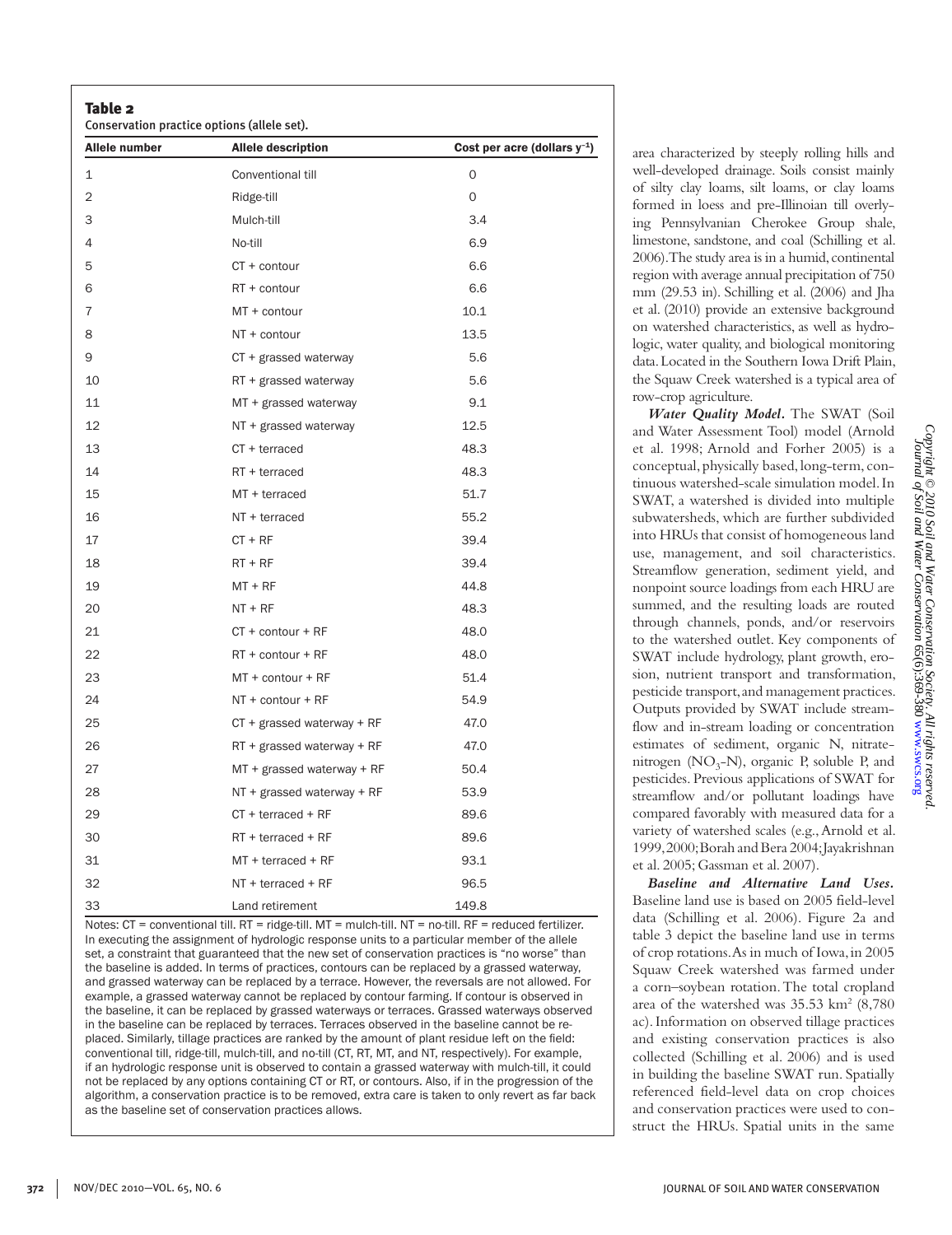

subbasin, slope and soil class, crop pattern, and conservation practice recorded form an HRU. In all, 1,213 HRUs are created for baseline land use, forming a list of decisionmaking units for optimization.

For creating an alternative land-use pattern, we use the detailed crop production budgets (described in Secchi and Babcock 2007). For each field in our data, we use the crop production budgets to predict a profitmaximizing crop pattern, given a change in crop prices. Using recent (May 2008) futures prices for corn and soybeans (\$5.9 and \$11.8

bu<sup>-1</sup> [\$167.4 and \$334.9 m<sup>-3</sup>], respectively), we apply the methodology of Secchi et al. to select the two-year rotation that maximizes net returns for a particular field, given the soil's corn suitability rating. (Long-term price projections based on FAPRI [2007] general equilibrium modeling were also used, but the resulting land use was not sufficiently different from the current futures prices to warrant a separate discussion.) Baseline (observed) 2005 land-use information was used to complete the crop rotations. Information on the Conservation Reserve Program (CRP) rental

| <b>Cropping practice</b>       | <b>Baseline</b><br>land use<br>(km <sup>2</sup> ) | <b>Cropland</b><br>(%) | <b>Alternative</b><br>land use<br>(km <sup>2</sup> ) | <b>Cropland</b><br>$(\%)$ |
|--------------------------------|---------------------------------------------------|------------------------|------------------------------------------------------|---------------------------|
| <b>Crop rotations</b>          |                                                   |                        |                                                      |                           |
| Continuous corn (C-C)          | 0.0                                               | 0.00                   | 20.6                                                 | 0.52                      |
| Corn-soybeans (C-S)            | 35.2                                              | 0.99                   | 3.8                                                  | 0.10                      |
| Corn-corn-soybeans (S-C-C)     | 0.1                                               | 0.00                   | 15.5                                                 | 0.39                      |
| Corn-corn-oats/Alfalfa-alfalfa |                                                   |                        |                                                      |                           |
| $(C-C-O/A-A)$                  | 0.2                                               | 0.01                   | 0.1                                                  | 0.00                      |
| Tillage system                 |                                                   |                        |                                                      |                           |
| Conventional till (CT)         | 2.2                                               | 0.06                   | 34.4                                                 | 0.86                      |
| Mulch-till (MT)                | 27.6                                              | 0.78                   | 5.3                                                  | 0.13                      |
| No-till (NT)                   | 5.8                                               | 0.16                   | 0.3                                                  | 0.01                      |

rates (Secchi et al. 2007) is used to determine whether changes occur on the extensive margin, that is, whether a field observed to be in CRP in the baseline enter crop production in the event of crop price changes. Essentially, this assumes a zero cost of breaking the CRP contract. Given that CRP contracts have been observed to be broken, we choose to highlight the potential extensive margin impacts of crop price changes, although we do anticipate that in reality, such conversion would not occur instantaneously. Not surprisingly, higher crop prices make more marginal land profitable, and the cropland area of the watershed rises to 39.99 km2 (9,884 ac), a 13% increase in the cropland area. In the alternative scenario, dominant crop rotation changes from a corn–soybean rotation to a continuous corn cropping practice (figure 2).

In addition, the area of the watershed farmed using conventional tillage increases dramatically in the alternative land use, due to the increased cost of reported "yield drag" from conservation tillage techniques, especially under corn-heavy rotations (Secchi and Babcock 2007). Table 3 provides a breakdown of cropland use by crop rotation and tillage system. Having predicted crop choice using field-level data, HRUs are constructed for the alternative land-use scenario in the manner described above. In all, 1,206 HRUs are created for the alternative land-use scenario.

*Water Quality Baselines.* Using the baseline land-use information, the predicted alternative land-use information, as well as other inputs such as weather (a rain gage located at the mouth of the watershed [Jha et al. 2010] and a National Weather Service Cooperative Observer Program climate station [ISU 2009] provided precipitation and temperature data), soil (Soil Survey Geographic data [USDA 2008]), and topographic (5 m [16.4 ft] digital elevation model [USGS 2008]) data, two separate SWAT baselines were built. Using monitoring data on flow and nutrient loadings, the SWAT model was calibrated under the two different land-use scenarios.

Using the calibrated SWAT model, two distinct water quality baselines were established, one for the baseline land use and another for the alternative land use. Given that the alternative land use involves much more corn and much less conservation tillage, we expect the water quality impact of land-use change induced by high crop prices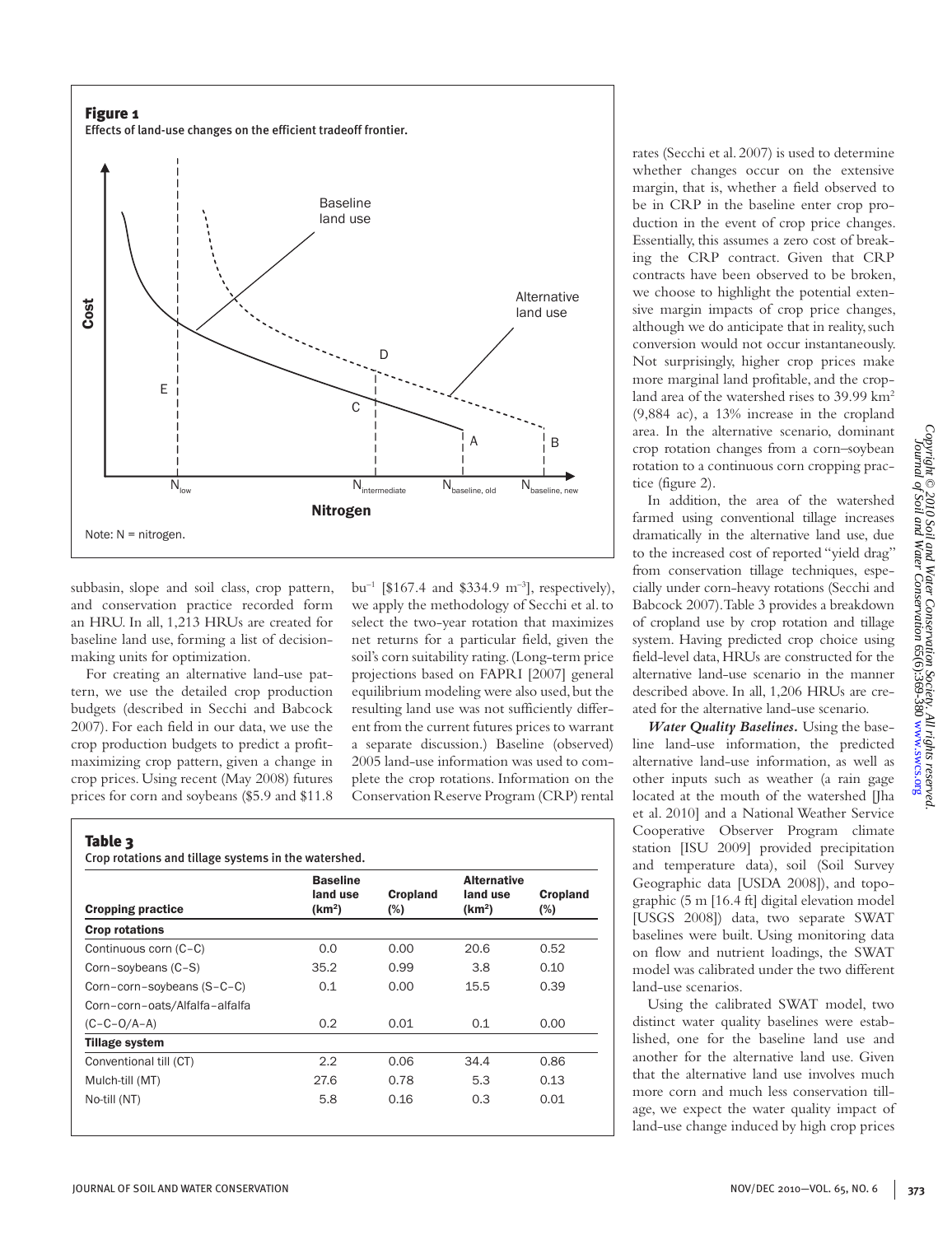## Figure 2

Baseline and alternative cropping patterns in the watershed. (a) Squaw Creek, baseline (2005) land use. (b) Squaw Creek, alternative land use under higher crop prices.



Notes: CA = corn–corn–oats/alfalfa–alfalfa rotation. CRP = Conservation Reserve Program. CS = corn–soybean rotation. SCC = corn–corn–soybeans. CCC = continuous corn.

to be negative. Modeling results are consistent with our expectations. We find that the baseline land use yields a model-predicted average annual  $NO_3-N$  loading of 70,530 kg (155,492 lb), while the alternative land use yields average annual  $NO<sub>3</sub>-N$  loading of 125,422 kg (276,508 lb), a 78% increase. This is plausible, as the area-weighted increase in N fertilizer application is expected to be about 66% (baseline land-use modeling results are also reasonably close to the observed annual nitrate and P loadings reported by Schilling et al. [2006]). The model also predicts dramatic increases in total P loadings, with mean annual loadings increasing from 9,491 to 32,000 kg  $y^{-1}$  (20,924 to 70,548 lb  $yr^{-1}$ ) as land-use changes to involve more corn production and less conservation tillage. Much of the increase is attributed by the model to the increase in the organic component of P. This, again, is plausible given the expected increase in soil erosion associated with switching to conventional tillage systems.

*Optimization Algorithm Implementation.* There are a number of abatement activities that individual farmers can undertake to reduce N and P loadings from their fields. Various in-field conservation practices include conservation tillage, buffer strips, grassed waterways, as well as complete retirement of land from crop production in favor of other uses. (The CRP is a very large, federally funded program that makes direct payments to farmers to remove their land from active production and instead plant trees or other perennial ground cover). In addition, N and P loadings can be directly controlled by reducing the amount of application of N and P fertilizer to the crop. In this study, we consider several in-field conservation practices, a reduction in N fertilizer application, and retirement of land from crop production. With the exception of land retirement, all other practices are modeled in conjunction with the cropping system assumed to be in place.

Furthermore, some conservation practices were observed to be a part of the baseline land use. In this application, the conservation practices observed in the baseline land use are preserved, while allowing the algorithm to change crop rotations and add other conservation practice options.

Table 2 presents the set of conservation practices in consideration for each HRU (allele set) used in this study. As discussed above, for the HRUs that were observed to have the relevant conservation practice in the baseline, the allele set was constrained (described in table 2). Reduced fertilizer in the table above refers to a 20% reduction in N fertilizer application. The allele set is constructed to take into account the fact that many of the practices considered are not mutually exclusive and can be implemented jointly on any given field.

The practices are simulated using the SWAT model. In particular, land retirement is modeled by assigning a permanent grass cover to the HRU, fertilizer reductions are modeled by reducing N fertilizer applications by 20% for all crop rotations where N fertil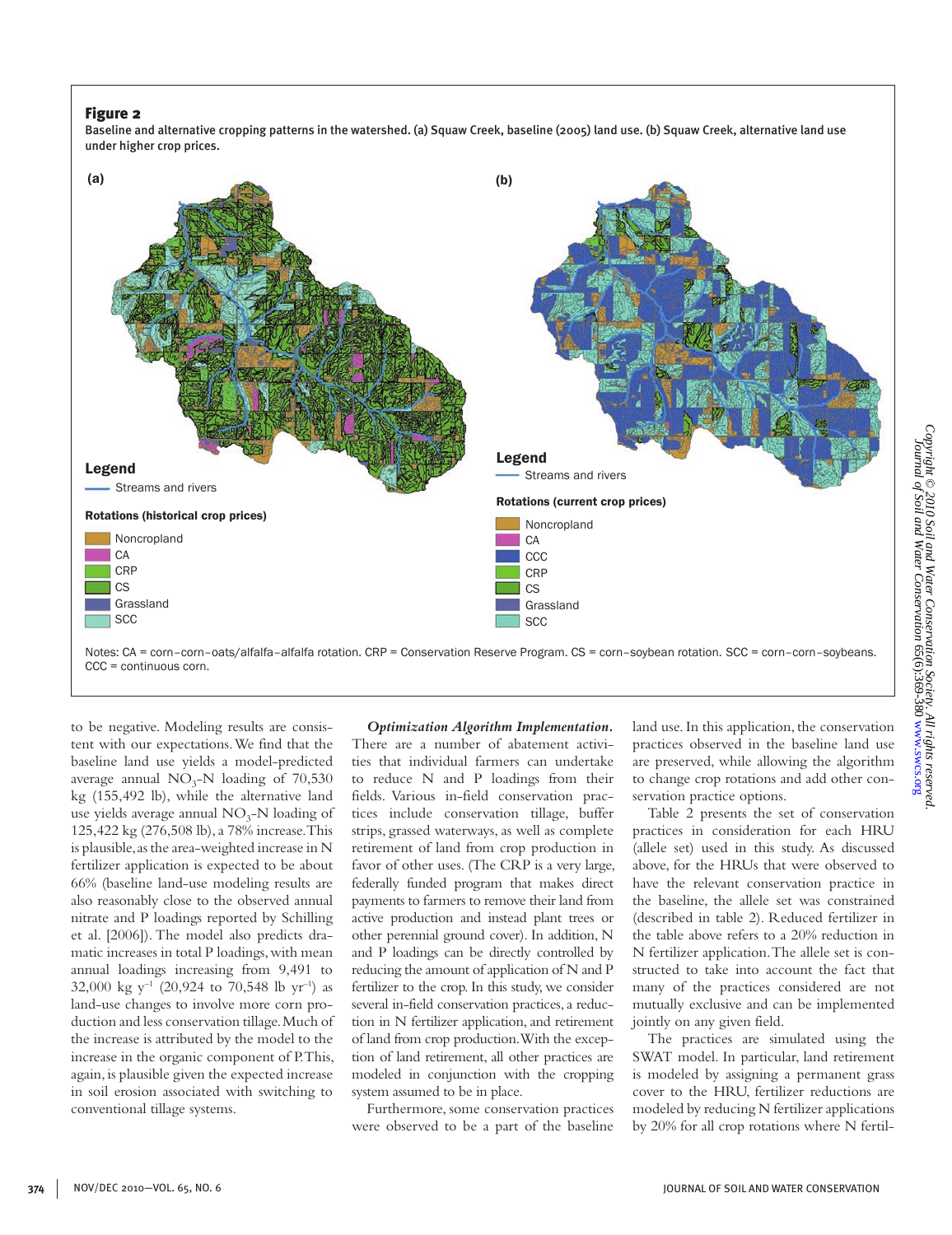izer is used, and the in-field practices (tillage, grassed waterways, contour farming, and terraces) are modeled by adjusting the SWAT model parameters as suggested by Arabi et al. (2007) and Secchi et al. (2007).

Detailed information on the costs of all the options is obtained from multiple sources. Cost estimates for terraces, no-till, and contouring are gathered from the USDA Natural Resources Conservation Service Web site (USDA NRCS 2007). The costs of grassed waterways are obtained from the CRP program office and are converted to a per acre protected, annualized basis using a 5% discount rate and a 20-year useful life term, with the assumption (as in Secchi et al. [2007]), that 2% of an acre allocated to a grassed waterway protects the entire acre. The cost of N fertilizer reduction was estimated based on agronomic yield response data (Sawyer et al. 2006). Predicted yield reduction, multiplied by the price of corn, served as an approximation to the cost of reducing N fertilizer application (assumed N fertilizer application rate is 155.95 lb ac–1 [17.48 Mg km<sup>2</sup>]). For terraces, a 25-year useful life was assumed, and based on Kling et al. (2005, 2007), it was assumed that 166.67 ft (50.8 m) of terrace protect one acre of cropland. The costs of land retirement are proxied by the state cash rental rates (Edwards and Smith 2007). (A legitimate question raised by one of the reviewers of this paper is that the opportunity costs of conservation practice adoption may change with the changes in output prices and production costs. Ideally, an econometric model of conservation practice adoption (e.g., Cooper and Keim 1996; Kurkalova et al. 2005; Lichtenberg 2004) would be estimated to provide estimates of the response of costs of conservation practice adoption to such changes. While incorporation of such modeling will improve the cost estimates and serve as a valuable extension of current work, the lack of farmer-level economic data left it outside of the feasible scope of this article).

The algorithm is initialized with a population of 50 individuals (watershed configurations). The initial population is seeded with an individual representing the baseline allocation of conservation practices and an individual representing a scenario of all cropland in the watershed retired from production (i.e., allele #33). These individuals represent the boundary points on the tradeoff frontier: the baseline individual results in the lowest cost and highest nutrient loadings, while the "all cropland retired" individual results in the highest cost and lowest nutrient loadings. We further assist the algorithm in exploring the search space by including additional 32 individuals representing the uniform application of alleles #1 through #32 onto the entire cropland in the watershed. The rest of the initial population is generated by randomly assigning the cropland HRUs with one of the 33 alleles listed in table 2 (subject to the constraints indicated).

## Results and Discussion

Three major components were integrated to arrive at the final modeling framework. The first component is the logical structure of a multiobjective evolutionary optimization algorithm, SPEA2 (Zitzler et al. 2002). The second component is a publicly available C++ library of genetic algorithms, GALib, originally developed by Wall (1996), with the current version available online. The third component is the hydrologic model, SWAT2005, coupled with a Windows-based database control system, i\_SWAT (CARD 2007) (Gassman et al. 2003). SPEA2 provides the fundamental multiobjective optimization logic, while GALib implements the evolutionary algorithm. Finally, SWAT and i\_SWAT provide a way to model the different conservation practices considered in this paper and model their watershed-level environmental impacts. In every generation, GALib evaluates each new individual of the population, invoking i\_SWAT and SWAT. i\_SWAT reads the watershed data from an Microsoft Access database. Conservation practices specified for an individual are applied to the HRUs, SWAT input files are created, and SWAT is run. The results for N and P loadings at the watershed outlet and the costs of conservation practices are used to Pareto-compare individuals as described earlier and in Zitzler et al. (2002). Each land use is run for 200 generations, with each run taking about 19 hours to complete on a quad-core processor–equipped desktop computer. (Our experience indicates that results do not change in a meaningful fashion if the algorithm iterations are increased. As many as 1,000 iterations were performed.)

After the algorithm iterations are terminated, a set of surviving nondominated individuals represents the approximate tradeoff frontier. Since two nutrients are being considered simultaneously  $(NO<sub>3</sub>-N$  and total P), we obtain a three-dimensional tradeoff frontier. Two tradeoff frontiers are obtained, one corresponding to the baseline (historical) land use, and another one corresponding to the alternative land use. This allows us to obtain the empirical counterparts to the conceptual diagram in figure 1 of relative positions of the tradeoff frontiers under different land uses. Since both N and P are considered, we present both in figures 3 and 4.

As discussed earlier and as shown in is clear from figures 3 and 4, land-use change dramatically increases the baseline loadings of both nitrate and P. In that sense, this kind of land-use change is definitely detrimental to water quality. The change in the shape of the tradeoff frontier brought about by landuse change is clearly detrimental to water quality along the P dimension, as the frontier projection onto P-cost space of the historical land-use tradeoff frontier lies below the projection of the alternative land-use tradeoff frontier for the majority of P levels. Not only is the land-use change costly in terms of the vertical distance between the P-cost projections but land-use changes also increase the minimum feasible level of P levels. In this sense, the P-cost tradeoffs exhibit a pattern hypothesized in the conceptual diagram above for the level of nutrient  $N_{low}$ .

A different picture emerges when we consider the tradeoff frontier projections onto the nitrate-cost space. In this case, we cannot claim that land-use change is always detrimental to the N dimension of water quality. In fact, the two projections seem to overlap in a way that suggests that for some N levels, the alternative land use decreases the cost of achieving N targets, while for other N levels, the opposite is true. Overall, the two tradeoff frontier projections appear to be quite close to each other (with the exception of the portion the alternative land-use tradeoff frontier that extends into larger N values).

*Watershed Configurations for Specific Nutrient Reduction Targets.* Each individual point on the tradeoff frontier prescribes a particular configuration of conservation practices for each decision-making unit (cropland HRU) in the watershed. To see which conservation practices are selected, we have to specify nutrient targets and then search the tradeoff frontier for individual configurations that meet the nutrient reduction criteria.

In the absence of a well-defined social preference relating nutrient loadings and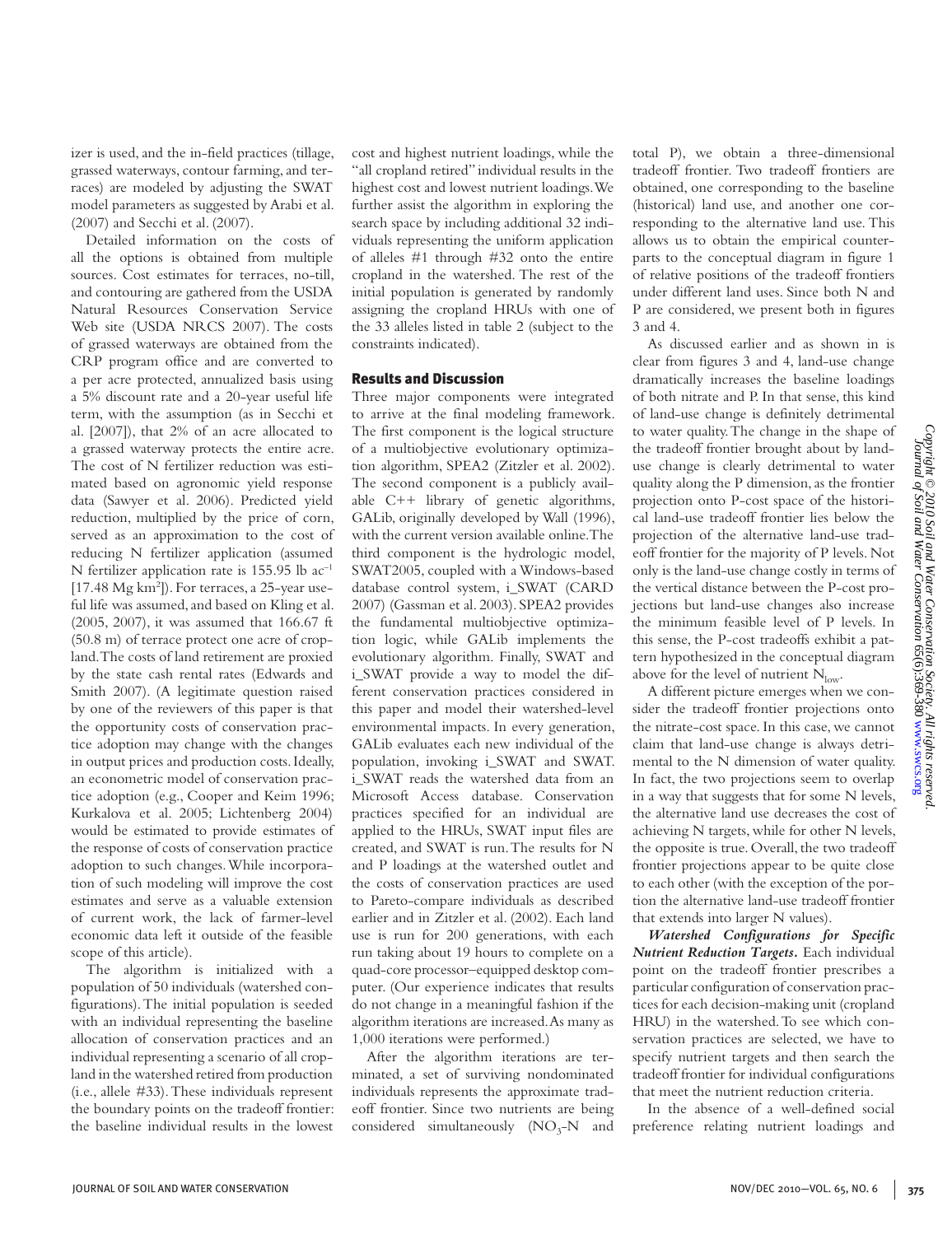

## Figure 4





abatement costs, we demonstrate solutions for a range of nutrient reduction targets. We can focus on three types of nutrient targets: N reductions only, P reductions only, or a combination of N and P reductions. We focus on the third type of targets for this discussion. We start with the baseline land-use results and search for points on the tradeoff frontier that simultaneously reduce  $NO<sub>3</sub>-N$  loadings and total P loadings by 10%, 20%, 30%, 40%, and 50%. We then turn to the alternative land-use tradeoff frontier and search for points that are capable of delivering the same absolute level of nutrient loadings. Table 4 presents the results, as well as the estimated marginal abatement costs at each level of abatement. (Given that it is difficult to select a functional form for the marginal abatement cost curves a priori, we make use of another application of evolutionary algorithms and build the functional forms using a genetic programming algorithm developed by Schmidt and Lipson [2009]).

Under the historical land use, focusing on achieving a N target leads to a more than proportional reduction in P, while in the alternative land use, focusing on a P target leads to a more than proportional reduction in N. Although given the enormity of the search space, this cannot be said to be definitive, such findings do highlight an interesting interaction in terms of land use and focus on nutrient reductions. It is thus unlikely that a one-size-fits-all prescription in terms of nutrient targeting could emerge, without careful attention to the watershed circumstances, land use in particular.

For all nutrient reductions targets (except for 50%), we find that the alternative land use is detrimental to water quality in the sense that additional investment in conservation practices would be required to achieve any specified nutrient reduction goal.

*Spatial Distribution and Mix of Conservation Practices for Selected Watershed Configurations.* Table 5 presents the mix and distribution of conservation practices for the individuals (watershed configurations) selected from the baseline land-use tradeoff frontier and the alternative land-use tradeoff frontier. In the baseline land-use tradeoff frontier, as the nutrient targets become more stringent, there is a definite progression from mulch-till to no-till (in interaction with grassed waterways and terraces), and as stringency of nutrient targets rises, so does the use of N fertilizer reductions and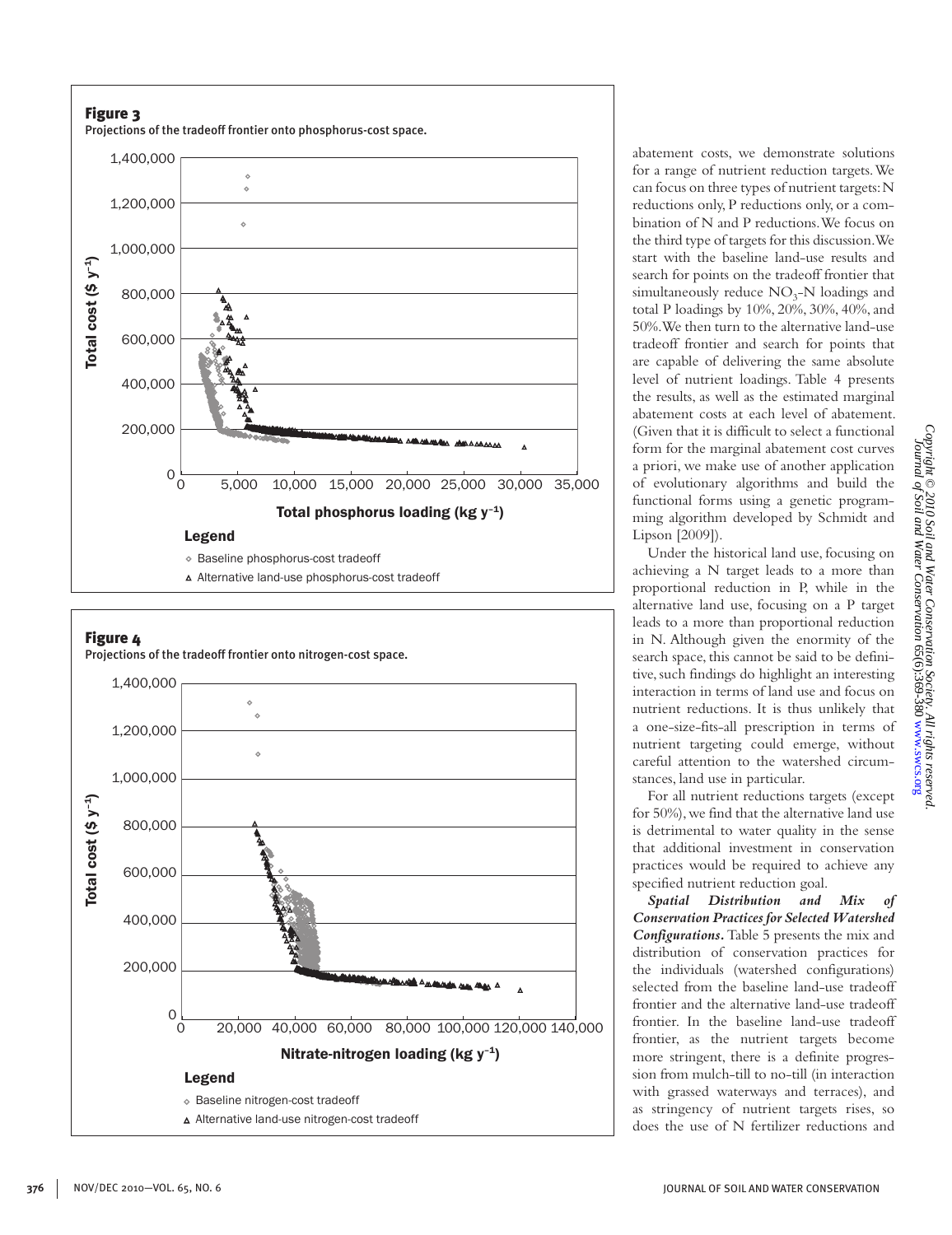Individual solutions (watershed configurations) found for a range of nutrient reductions.

| <b>Reduction</b><br>(%)     | Individual<br>number in<br>the tradeoff<br>frontier | Actual<br>reduction,<br>nitrate<br>$(\%)$ | Actual<br>reduction,<br>phosphorus<br>$(\%)$ | Extra cost in<br>addition to<br>existing<br>conservation<br>practices<br>(dollars $y^{-1}$ )                    | <b>Implied</b><br>marginal<br>abatement<br>cost, N/P<br>(dollars $kg^{-1}$ ) | <b>Extra cost</b><br>required due<br>to land use<br>change<br>(dollars $y^{-1}$ ) |
|-----------------------------|-----------------------------------------------------|-------------------------------------------|----------------------------------------------|-----------------------------------------------------------------------------------------------------------------|------------------------------------------------------------------------------|-----------------------------------------------------------------------------------|
| <b>Baseline land use</b>    |                                                     |                                           |                                              |                                                                                                                 |                                                                              |                                                                                   |
| 10                          | 324                                                 | 10                                        | 20                                           | 10,597                                                                                                          | 0.5/0.2                                                                      |                                                                                   |
| 20                          | 891                                                 | 22                                        | 36                                           | 19,915                                                                                                          | 1.8/2.1                                                                      |                                                                                   |
| 30                          | 1,541                                               | 30                                        | 48                                           | 38,051                                                                                                          | 4.2/6.0                                                                      |                                                                                   |
| 40                          | 1,138                                               | 40                                        | 60                                           | 88,805                                                                                                          | 12.7/45.0                                                                    |                                                                                   |
| 50                          | 2,320                                               | 51                                        | 59                                           | 275,569                                                                                                         | 42.7/45.0                                                                    |                                                                                   |
| <b>Alternative land use</b> |                                                     |                                           |                                              |                                                                                                                 |                                                                              |                                                                                   |
| 10                          | 2,372                                               | 30                                        | 10                                           | 37,345                                                                                                          | 5.2/5.3                                                                      | 26,748                                                                            |
| 20                          | 2,253                                               | 31                                        | 20                                           | 43,917                                                                                                          | 5.7/5.6                                                                      | 24,002                                                                            |
| 30                          | 2,026                                               | 36                                        | 30                                           | 53,388                                                                                                          | 8.8/5.9                                                                      | 15,337                                                                            |
| 40                          | 1,241                                               | 43                                        | 41                                           | 120,523                                                                                                         | 16.2/81.5                                                                    | 31,718                                                                            |
| 50                          | 1,564                                               | 51                                        | 51                                           | 270,154                                                                                                         | 32.4/133                                                                     | $-5,415$                                                                          |
|                             |                                                     |                                           |                                              | Notes: $N/P$ = dollar values for marginal abatement cost for nitrogen and for phosphorus. $-$ = not applicable. |                                                                              |                                                                                   |

eventually land retirement. (The cost of N fertilizer reductions in the baseline land-use runs is computed using a high price of corn (\$5.9 bu<sup>-1</sup> [\$167.4 m<sup>-3</sup>]) to make the tradeoff frontiers from different land-use patterns comparable. In related work we find that if the cost of fertilizer reductions is lowered, the fertilizer reduction option is selected to a much greater extent.)

In the alternative land-use tradeoff frontier, only four of the 33 available conservation practice combinations are selected: no-till, no-till with contours, no-till with grassed waterways, and no-till with terraces, with the shift toward no-till grassed waterways and notill terraces as the stringency of nutrient targets increases. Practices such as no-till, no-till with terraces, no-till with grassed waterways, and no-till with contours are selected for a greater area of the watershed under the alternative land use across the entire range of nutrient reduction targets. No-till and contours were selected much more frequently under the alternative land use, while grassed waterways are selected more frequently under the baseline land use across the full range of nutrient reduction targets.

The location and the mix of conservation practices selected can be mapped back to the field-level spatial decision-making units in the watershed. Thus, our approach, which specifies a particular mix and distribution of conservation practices, can provide policymakers with tools for better targeting of conservation policy aimed at water quality

improvements. In terms of implementation, armed with the algorithm's prescriptions, policymakers can offer targeted payments (method suggested by Khanna et al. [2003]), or elicit bids and accept or reject them using modeling results as guidance. Of course, the specific set of practices targeted depends on particular water quality goals.

To demonstrate, we present two individual solutions (watershed configurations), which reach at least a 30% reduction in both nitrates and P (figure 5). For the historical land use, we call such a solution "Historical\_N30\_P30," and for the alternative land use, we call such a solution "Alternative N30 P30." Searching the two tradeoff frontiers (and given that each solution is denoted by a unique identification number), we select individual #1541 as "Historical\_N30\_P30" solution and individual #2026 as the "Alternative\_N30\_P30" solution. Solution #1541 over-achieves the P target, reducing P loadings by 48%, while solution #2026 over-achieves the N target, reducing N by 36%. A reduction of at least a 30% in both nutrients is costlier to achieve under the alternative land use, with the extra cost estimated to be \$15.3 thousand  $y^{-1}$ .

As expected, land-use changes affect the mix and optimal placement of conservation practices in the watershed, suggesting that watershed managers might need to anticipate future land-use changes in the watershed in their selection and targeting of conservation practices. While the solutions are different, both utilize grassed waterways and terraces as the dominant conservation practices. Also, maps reveal an interesting pattern of location of terraces (highlighted in lavender [when used with no-till] and in purple [when used with mulch-till] in figure 5). There is a distinct set of locations in the watershed selected for terraces. Other solutions also exhibit this finding (maps available upon request). The findings suggest that the watershed may contain areas that are particularly suitable for terracing and that the location of these areas might be invariant to the farmers' choice of crops. Such findings are expected to assist watershed managers in targeting specific watershed areas for water quality protection efforts.

An interesting extension would focus on finding a set of conservation practices that may be robust, or resilient, to future land-use changes. Conceptually, one expects that there exists a tradeoff between the cost of the solution and its robustness. An optimal solution tailored to a particular land use has the lowest cost for that particular land use but is likely to be much less robust in terms of achieving nutrient reductions than a costly solution which, for example, prescribes extensive land retirement. We expect there will be other solutions occupying intermediate positions along the cost and robustness dimension. The problem of finding the efficient frontier may be tackled by modifying the multiobjective problem to strive for simultaneous minimization of the cost and the suitably created robustness score.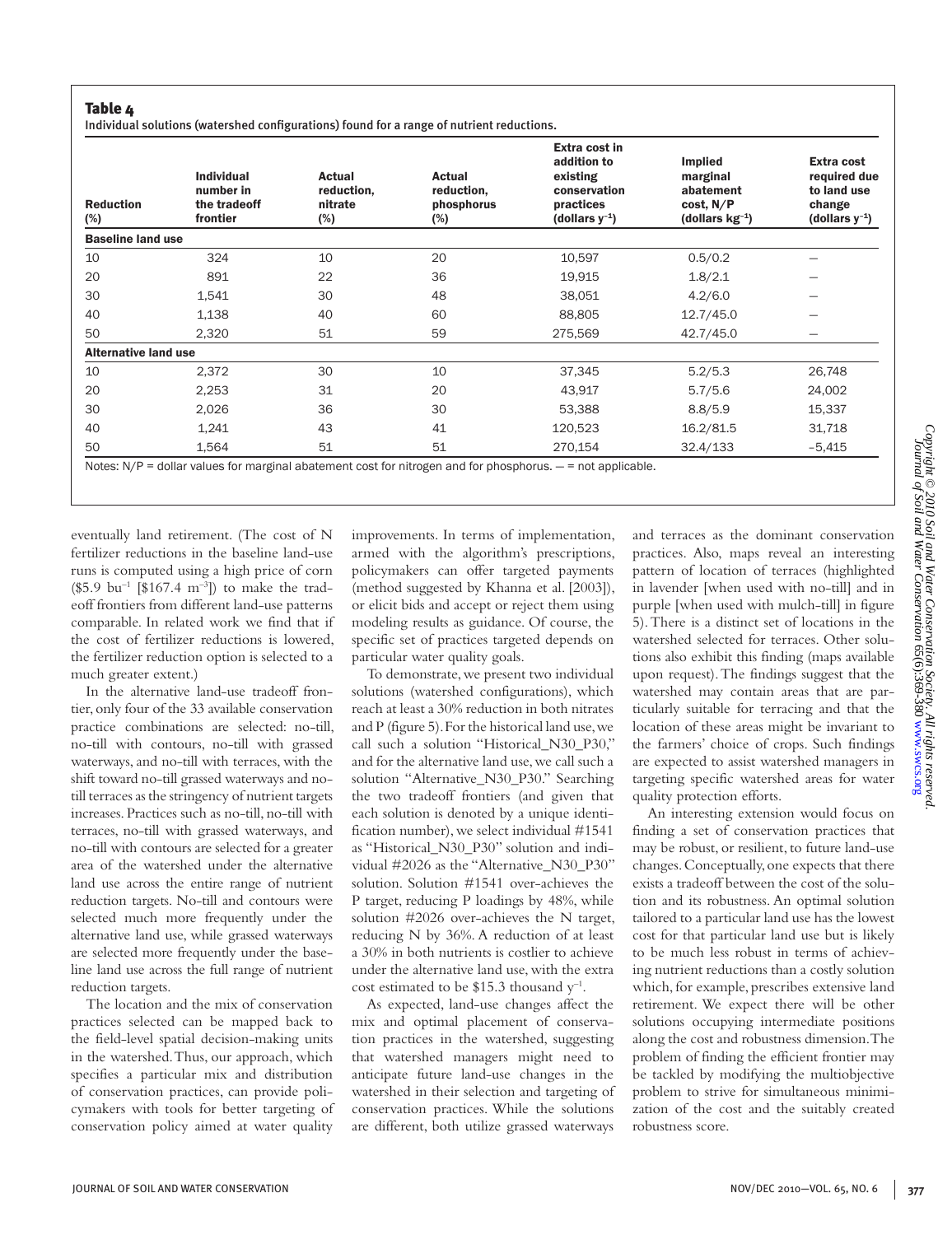## Table 5

Share of cropland under conservation practices, baseline and alternative land use solutions.

| <b>Allele</b><br>(conservation<br>practice) name | <b>Achievement of</b><br>$\geq$ 10% reduction<br>in N and P,<br>baseline/alternative<br>land use $(\%)$ | <b>Achievement of</b><br>≥20% reduction<br>in N and P,<br>baseline/alternative<br>land use (%) | <b>Achievement of</b><br>$\geq$ 30% reduction<br>in N and P,<br>baseline/alternative<br>land use $(\%)$ | <b>Achievement of</b><br>$\geq$ 40% reduction<br>in N and P,<br>baseline/alternative<br>land use $(\%)$ | <b>Achievement of</b><br>$\geq$ 50% reduction<br>in N and P,<br>baseline/alternative<br>land use $(\%)$ |
|--------------------------------------------------|---------------------------------------------------------------------------------------------------------|------------------------------------------------------------------------------------------------|---------------------------------------------------------------------------------------------------------|---------------------------------------------------------------------------------------------------------|---------------------------------------------------------------------------------------------------------|
| Conventional till                                | 0/0                                                                                                     | 0/0                                                                                            | 0/0                                                                                                     | 0/0                                                                                                     | 0/0                                                                                                     |
| Ridge-till                                       | 2/0                                                                                                     | 0/0                                                                                            | 0/0                                                                                                     | 0/0                                                                                                     | 0/0                                                                                                     |
| Mulch-till                                       | 18/0                                                                                                    | 2/0                                                                                            | 0/0                                                                                                     | 0/0                                                                                                     | 0/0                                                                                                     |
| No-till                                          | 4/52                                                                                                    | 24/42                                                                                          | 0/23                                                                                                    | 2/7                                                                                                     | 0/5                                                                                                     |
| $CT + \text{contour}$                            | 0/0                                                                                                     | 0/0                                                                                            | 0/0                                                                                                     | 0/0                                                                                                     | 0/0                                                                                                     |
| $RT +$ contour                                   | 0/0                                                                                                     | 0/0                                                                                            | 0/0                                                                                                     | 0/0                                                                                                     | 0/0                                                                                                     |
| MT + contour                                     | 5/0                                                                                                     | 0/0                                                                                            | 0/0                                                                                                     | 0/0                                                                                                     | 0/0                                                                                                     |
| NT + contour                                     | 1/25                                                                                                    | 6/18                                                                                           | 0/5                                                                                                     | 0/3                                                                                                     | 0/1                                                                                                     |
| CT + grassed waterway                            | 0/0                                                                                                     | 0/0                                                                                            | 0/0                                                                                                     | 0/0                                                                                                     | 0/0                                                                                                     |
| RT + grassed waterway                            | 4/1                                                                                                     | 4/0                                                                                            | 3/0                                                                                                     | 0/0                                                                                                     | 0/0                                                                                                     |
| MT + grassed waterway                            | 35/1                                                                                                    | 35/0                                                                                           | 20/0                                                                                                    | 0/0                                                                                                     | 0/0                                                                                                     |
| NT + grassed waterway                            | 5/0                                                                                                     | 5/19                                                                                           | 52/52                                                                                                   | 7/55                                                                                                    | 0/24                                                                                                    |
| $CT +$ terraced                                  | 0/0                                                                                                     | 0/0                                                                                            | 0/0                                                                                                     | 0/0                                                                                                     | 0/0                                                                                                     |
| RT + terraced                                    | 0/0                                                                                                     | 0/0                                                                                            | 0/0                                                                                                     | 0/0                                                                                                     | 0/0                                                                                                     |
| MT + terraced                                    | 16/1                                                                                                    | 11/0                                                                                           | 8/0                                                                                                     | 0/0                                                                                                     | 0/0                                                                                                     |
| NT + terraced                                    | 6/20                                                                                                    | 12/21                                                                                          | 15/21                                                                                                   | 2/35                                                                                                    | 4/70                                                                                                    |
| $CT + RF$                                        | 0/0                                                                                                     | 0/0                                                                                            | 0/0                                                                                                     | 0/0                                                                                                     | 0/0                                                                                                     |
| $RT + RF$                                        | 0/0                                                                                                     | 0/0                                                                                            | 0/0                                                                                                     | 0/0                                                                                                     | 0/0                                                                                                     |
| $MT + RF$                                        | 2/0                                                                                                     | 0/0                                                                                            | 2/0                                                                                                     | 0/0                                                                                                     | 0/0                                                                                                     |
| $NT + RF$                                        | 0/0                                                                                                     | 0/0                                                                                            | 0/0                                                                                                     | 0/0                                                                                                     | 0/0                                                                                                     |
| $CT + \text{contour} + RF$                       | 0/0                                                                                                     | 0/0                                                                                            | 0/0                                                                                                     | 0/0                                                                                                     | 0/0                                                                                                     |
| RT + contour + RF                                | 0/0                                                                                                     | 0/0                                                                                            | 0/0                                                                                                     | 0/0                                                                                                     | 0/0                                                                                                     |
| MT + contour + RF                                | 0/0                                                                                                     | 0/0                                                                                            | 0/0                                                                                                     | 0/0                                                                                                     | 0/0                                                                                                     |
| NT + contour + RF                                | 0/0                                                                                                     | 0/0                                                                                            | 0/0                                                                                                     | 0/0                                                                                                     | 0/0                                                                                                     |
| $CT +$ grassed waterway + RF                     | 0/0                                                                                                     | 0/0                                                                                            | 0/0                                                                                                     | 0/0                                                                                                     | 0/0                                                                                                     |
| RT + grassed waterway + RF                       | 0/0                                                                                                     | 0/0                                                                                            | 0/0                                                                                                     | 0/0                                                                                                     | 0/0                                                                                                     |
| $MT +$ grassed waterway + RF                     | 0/0                                                                                                     | 0/0                                                                                            | 0/0                                                                                                     | 0/0                                                                                                     | 0/0                                                                                                     |
| $NT + grassed waterway + RF$                     | 0/0                                                                                                     | 1/0                                                                                            | 0/0                                                                                                     | 68/0                                                                                                    | 60/0                                                                                                    |
| $CT +$ terraced $+$ RF                           | 0/0                                                                                                     | 0/0                                                                                            | 0/0                                                                                                     | 0/0                                                                                                     | 0/0                                                                                                     |
| $RT +$ terraced $+$ RF                           | 0/0                                                                                                     | 0/0                                                                                            | 0/0                                                                                                     | 0/0                                                                                                     | 0/0                                                                                                     |
| MT + terraced + RF                               | 1/0                                                                                                     | 0/0                                                                                            | 1/0                                                                                                     | 0/0                                                                                                     | 0/0                                                                                                     |
| NT + terraced+RF                                 | 0/0                                                                                                     | 1/0                                                                                            | 0/0                                                                                                     | 21/0                                                                                                    | 21/0                                                                                                    |
| Land retirement                                  | 0/0                                                                                                     | 0/0                                                                                            | 0/0                                                                                                     | 0/0                                                                                                     | 15/0                                                                                                    |

### Summary and Conclusions

We are building an integrated simulation-optimization framework to search for Pareto-efficient sets of watershed configurations involving lowest-cost mix and location of agricultural conservation practices to achieve a range of watershed-level nutrient reduction objectives. Recognizing the importance of farmer decision-making, we are investigating how the efficient tradeoffs might change in the event of significant changes in crop prices and production costs. We apply our methodology to a typical agricultural watershed in central Iowa. We find that the effect of higher prices of corn and soybeans is to shift production to corn-intensive crop rotations, to increase N fertilizer applications, and to reduce the amount of conservation tillage. In addition, marginal land is brought into crop production. The overall effect on model-simulated measures of water quality is quite negative: both  $NO<sub>3</sub>-N$  and total P loadings are predicted to increase dramatically.

In addition, we find that the mix and location of conservation practices to be placed

on the landscape in a cost-efficient fashion depends, predictably, on the land use prevailing in the watershed. We find that for a wide range of nutrient reduction targets, a shift to more corn production may require a different mix of conservation practices, as well as additional investment in order to achieve nutrient reduction goals, which were feasible under the historically prevailing land use. Interestingly, the selection of conservation practice options involving terraces remains virtually unchanged in the baseline and the alternative use scenarios for a wide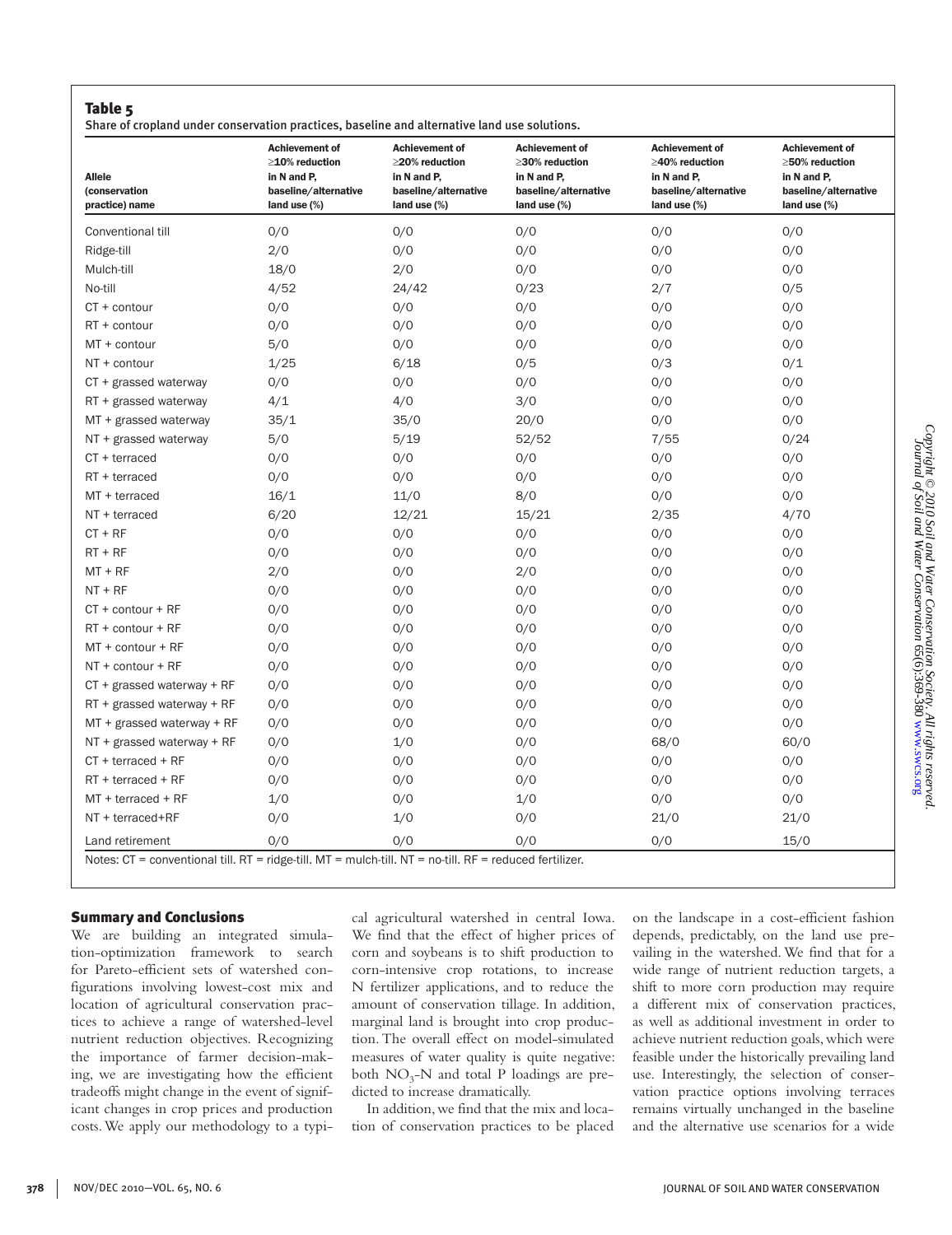## Figure 5



Solutions achieving at least a 30% reduction in both nutrients from historical land-use baselines: (a) "Historical\_N30\_P30" (solution #1541) (30% nitrate reduction, 48% total phosporus reduction), (b) "Alternative\_N30\_P30" (solution #2026) (36% nitrate reduction, 30% total phosphorus reduction).

range of nutrient reduction targets. This suggests that for this particular watershed, a set of practices selected under the historical land use and cropping patterns could be easily modified to remain a cost-efficient solution should cropping patterns change. This is suggestive of a potential to develop a set of optimal conservation practices, which are resilient to changes in cropping practices (or other external factors). This would present important policy implications for targeting investments in water quality improvements, as certain areas and practices could be selected with some confidence that future farmer behavior would not necessitate a drastic realignment of conservation practice investments. Clearly, care must be exercised in generalizing the results obtained to other potential land-use scenarios or other water-

sheds. However, future improvements in the hydrologic model and the economic cost estimates can readily be incorporated into the simulation-optimization system. The framework developed is readily generalizable and is capable of providing useful and policyrelevant insight into a complex problem of nonpoint source pollution reductions.

#### References

- Arabi, M., J. Frankenberger, B. Engel, and J. Arnold. 2007. Representation of agricultural management practices with SWAT. Hydrological Processes, doi:10.1002/hyp.6890.
- Arabi, M., R.S. Govindaraju, and M.M. Hantush. 2006. Costeffective allocation of watershed management practices using a genetic algorithm. Water Resources Research 42:W10429, doi:10.1029/2006WR004931.
- Arnold, J.G., and P.M. Allen. 1999. Automated methods for estimating baseflow and groundwater recharge from

streamflow record. Journal of American Water Resources Association 35(2):411-424.

- Arnold, J.G., and N. Fohrer. 2005. Current capabilities and research opportunities in applied watershed modeling. Hydrological Processes 19:563-572.
- Arnold, J.G., R. Srinivasan, R.S. Muttiah, and J.R. Williams. 1998. Large area hydrologic modeling and assessment part I: Model development. Journal of American Water Resources Association 34(1):73-89.
- Bekele, E.G., and J.W. Nicklow. 2005. Multiobjective management of ecosystem services by integrative watershed modeling and evolutionary algorithms. Water Resources Research 41:W10406, doi:10.1029/2005WR004090.
- Borah, D.K., and M. Bera. 2004. Watershed-scale hydrologic and nonpoint-source pollution models: Review of applications. Transactions of the American Society of Agricultural Engineers 47(3):789-803.
- Braden, J.B., G.V. Johnson, A. Bouzaher, and D. Miltz. 1989. Optimal spatial management of agricultural pollution. American Journal of Agricultural Economics 61:404–13.
- Carpentier, C.L., D.J. Bosch, and S.S. Batie. 1998. Using spatial information to reduce costs of controlling